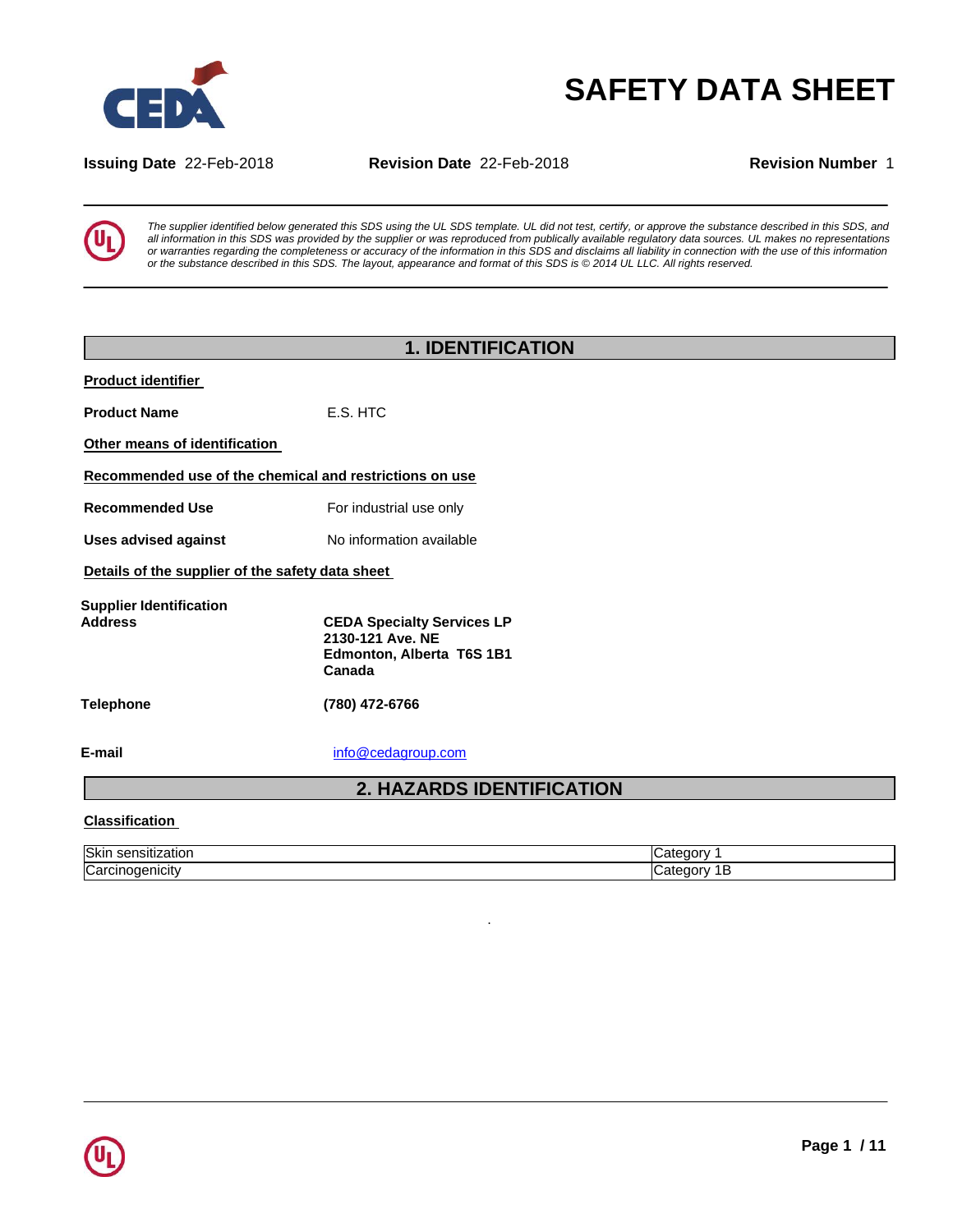**Appearance** Black Solid **Physical state** Solid containing liquid **Odor** Petroleum

## **GHS Label elements, including precautionary statements**

**Danger**

#### **Hazard statements**

May cause an allergic skin reaction May cause cancer



## **Precautionary Statements - Prevention**

Obtain special instructions before use

Do not handle until all safety precautions have been read and understood Wear protective gloves/protective clothing/eye protection/face protection Avoid breathing dust/fume/gas/mist/vapors/spray

Contaminated work clothing must not be allowed out of the workplace

## **Precautionary Statements - Response**

IF exposed or concerned: Get medical advice/attention Specific treatment (see supplemental first aid instructions on this label) **Skin** IF ON SKIN: Wash with plenty of water and soap

If skin irritation or rash occurs: Get medical advice/attention Wash contaminated clothing before reuse

## **Precautionary Statements - Storage**

Store locked up

## **Precautionary Statements - Disposal**

Dispose of contents/container to an approved waste disposal plant

#### **Other information**

Causes mild skin irritation Toxic to aquatic life with long lasting effects

**Unknown acute toxicity** 100 % of the mixture consists of ingredient(s) of unknown toxicity

100 % of the mixture consists of ingredient(s) of unknown acute oral toxicity

100 % of the mixture consists of ingredient(s) of unknown acute dermal toxicity

100 % of the mixture consists of ingredient(s) of unknown acute inhalation toxicity (gas)

100 % of the mixture consists of ingredient(s) of unknown acute inhalation toxicity (vapor)

100 % of the mixture consists of ingredient(s) of unknown acute inhalation toxicity (dust/mist)

## **3. COMPOSITION/INFORMATION ON INGREDIENTS**

## **Substance**

Not applicable.

## **Mixture**

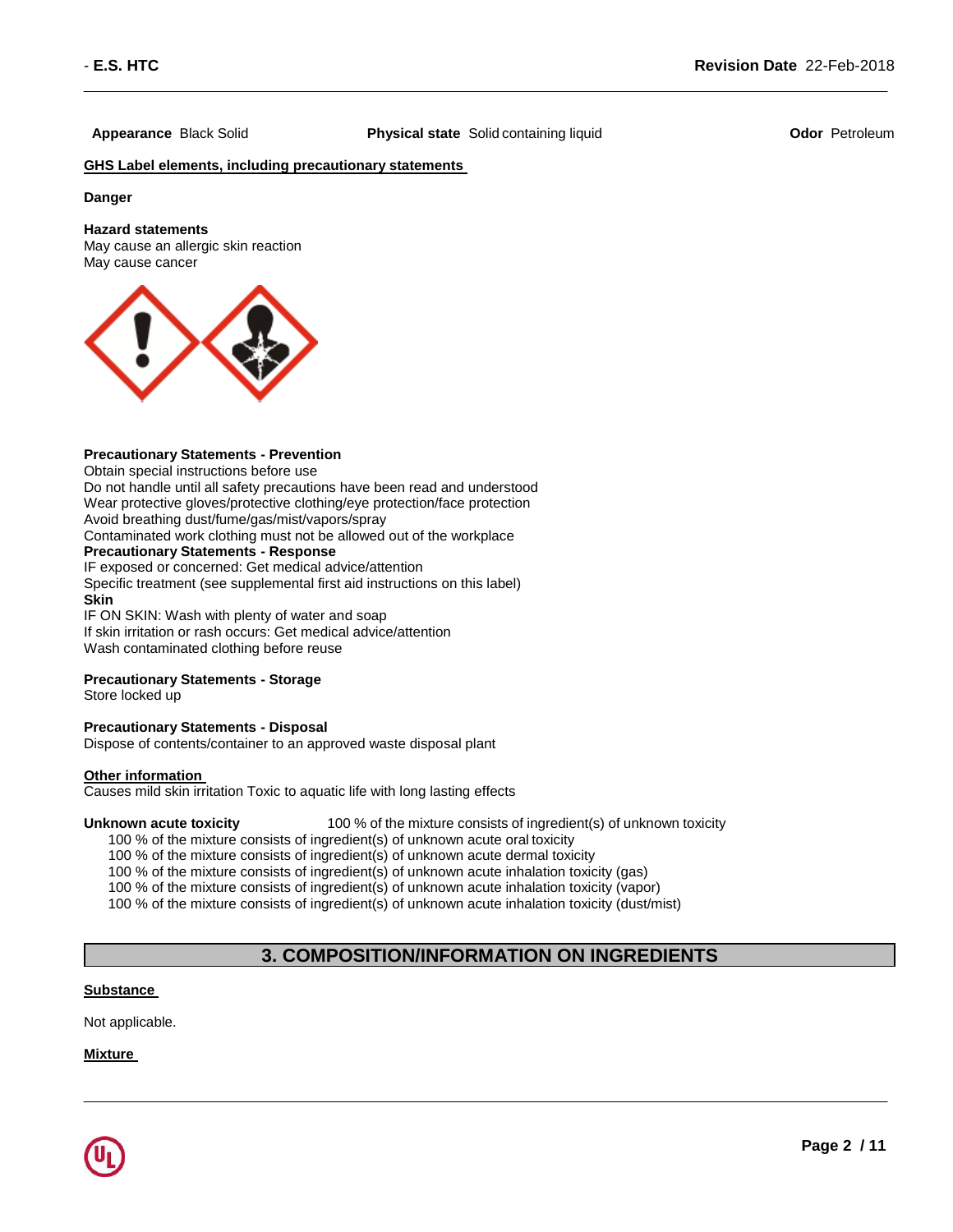| Chemical name                                              | CAS-No     | Percent   | <b>Hazardous Material</b><br><b>Information Review Act</b><br>registry number (HMIRA<br>registry $#$ ) | Date HMIRA filed and<br>date exemption granted<br>(if applicable) |
|------------------------------------------------------------|------------|-----------|--------------------------------------------------------------------------------------------------------|-------------------------------------------------------------------|
| Kaolin                                                     | 1332-58-7  | 55-60     |                                                                                                        |                                                                   |
| Petroleum distillates,<br>hydrotreated heavy<br>naphthenic | 64742-52-5 | $10 - 15$ |                                                                                                        |                                                                   |
| Carbon black                                               | 1333-86-4  | $3-8$     |                                                                                                        |                                                                   |
| Zinc oxide                                                 | 1314-13-2  | 1-5       |                                                                                                        |                                                                   |
| N-(Oxydiethylene)benzot<br>hiazole-2-sulfenamide           | 102-77-2   | $1 - 5$   |                                                                                                        | -                                                                 |

## **4. FIRST AID MEASURES**

| <b>First aid measures</b>                                   |                                                                                                                                         |
|-------------------------------------------------------------|-----------------------------------------------------------------------------------------------------------------------------------------|
| <b>General advice</b>                                       | Show this safety data sheet to the doctor in attendance. IF exposed or concerned: Get<br>medical advice/attention.                      |
| <b>Inhalation</b>                                           | Remove to fresh air.                                                                                                                    |
| Eye contact                                                 | Rinse thoroughly with plenty of water for at least 15 minutes, lifting lower and upper eyelids.<br>Consult a physician.                 |
| <b>Skin contact</b>                                         | Wash with soap and water. May cause an allergic skin reaction. In the case of skin irritation<br>or allergic reactions see a physician. |
| Ingestion                                                   | Clean mouth with water and drink afterwards plenty of water.                                                                            |
| Most important symptoms and effects, both acute and delayed |                                                                                                                                         |
| <b>Symptoms</b>                                             | Itching. Rashes. Hives.                                                                                                                 |
|                                                             | Indication of any immediate medical attention and special treatment needed                                                              |
| Note to physicians                                          | May cause sensitization in susceptible persons. Treat symptomatically.                                                                  |
|                                                             |                                                                                                                                         |

## **5. FIRE-FIGHTING MEASURES**

| <b>Suitable Extinguishing Media</b>                                                                              | Use extinguishing measures that are appropriate to local circumstances and the<br>surrounding environment.                            |
|------------------------------------------------------------------------------------------------------------------|---------------------------------------------------------------------------------------------------------------------------------------|
| Unsuitable extinguishing media                                                                                   | CAUTION: Use of water spray when fighting fire may be inefficient.                                                                    |
| Specific hazards arising from the<br>chemical                                                                    | Product is or contains a sensitizer. May cause sensitization by skin contact.                                                         |
| <b>Hazardous Combustion Products</b>                                                                             | Carbon oxides.                                                                                                                        |
| <b>Explosion Data</b><br><b>Sensitivity to Mechanical Impact None.</b><br><b>Sensitivity to Static Discharge</b> | None.                                                                                                                                 |
| Special protective equipment for<br>fire-fighters                                                                | Firefighters should wear self-contained breathing apparatus and full firefighting turnout<br>gear. Use personal protection equipment. |

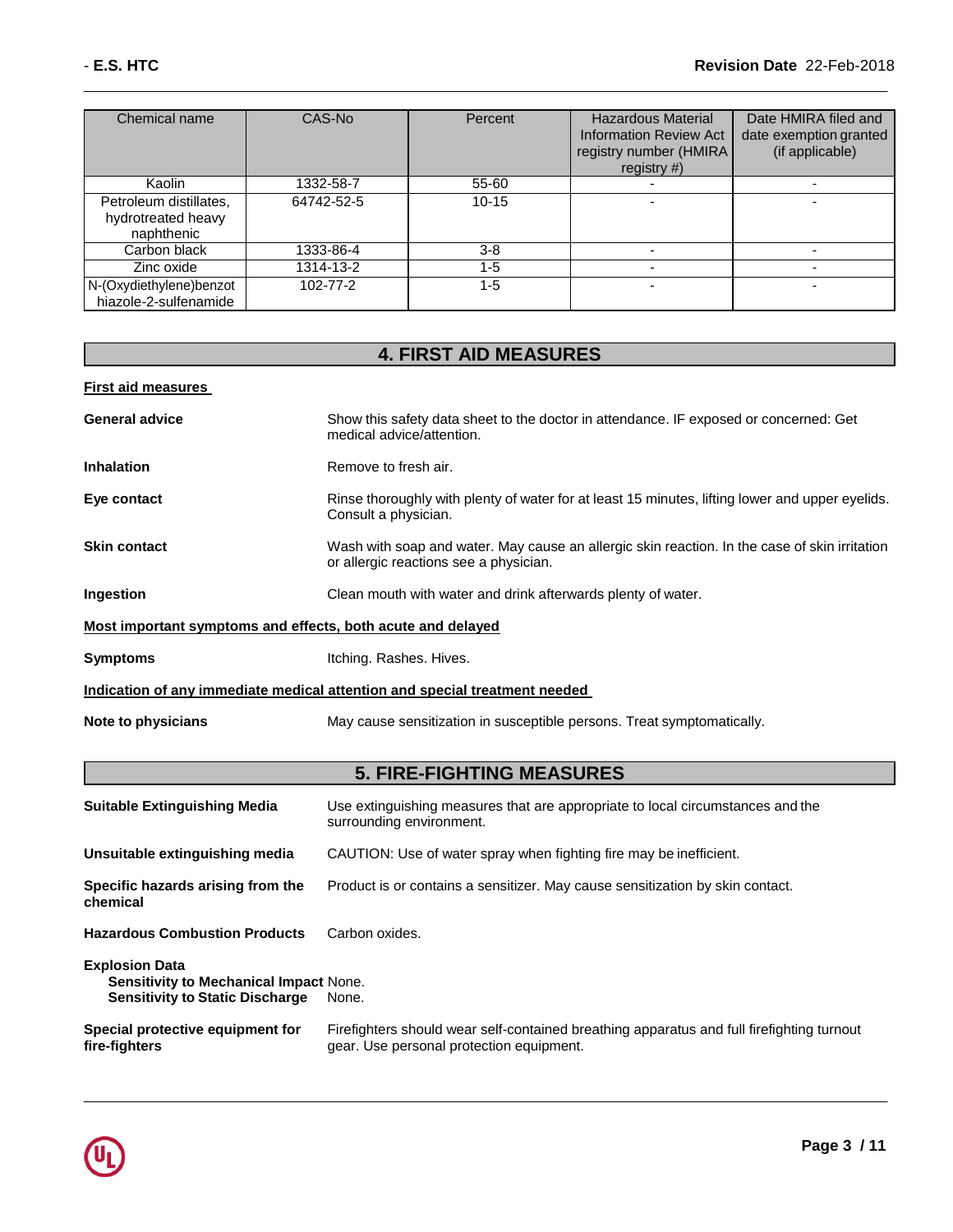## **6. ACCIDENTAL RELEASE MEASURES**

#### **Personal precautions, protective equipment and emergency procedures**

| <b>Personal precautions</b>                          | Avoid contact with skin, eyes or clothing. Ensure adequate ventilation. Use personal<br>protective equipment as required. Evacuate personnel to safe areas. Keep people away<br>from and upwind of spill/leak. |  |
|------------------------------------------------------|----------------------------------------------------------------------------------------------------------------------------------------------------------------------------------------------------------------|--|
| <b>Other Information</b>                             | Refer to protective measures listed in Sections 7 and 8.                                                                                                                                                       |  |
| <b>Environmental precautions</b>                     |                                                                                                                                                                                                                |  |
| <b>Environmental precautions</b>                     | See Section 12 for additional Ecological Information.                                                                                                                                                          |  |
| Methods and material for containment and cleaning up |                                                                                                                                                                                                                |  |
| <b>Methods for containment</b>                       | Prevent further leakage or spillage if safe to do so.                                                                                                                                                          |  |
| Methods for cleaning up                              | Pick up and transfer to properly labeled containers.                                                                                                                                                           |  |
| <b>Prevention of secondary hazards</b>               | Clean contaminated objects and areas thoroughly observing environmental regulations.                                                                                                                           |  |

## **7. HANDLING AND STORAGE**

## **Precautions for safe handling**

**Advice on safe handling** Handle in accordance with good industrial hygiene and safety practice. Avoid contact with skin, eyes or clothing. Ensure adequate ventilation. In case of insufficient ventilation, wear suitable respiratory equipment. Do not eat, drink or smoke when using this product. Take off contaminated clothing and wash before reuse.

## **Conditions for safe storage, including any incompatibilities**

**Storage Conditions** Keep containers tightly closed in a dry, cool and well-ventilated place. Store locked up. Keep out of the reach of children.

## **8. EXPOSURE CONTROLS/PERSONAL PROTECTION**

## **Control parameters**

## **Exposure Limits** .

| Chemical name | <b>ACGIH TLV</b>                     | <b>OSHA PEL</b>                           | <b>NIOSH IDLH</b>                        |
|---------------|--------------------------------------|-------------------------------------------|------------------------------------------|
| Kaolin        | TWA: 2 mg/m <sup>3</sup> particulate | TWA: 15 mg/m <sup>3</sup> total dust      | TWA: 10 mg/m <sup>3</sup> total dust     |
| 1332-58-7     | matter containing no asbestos        | TWA: 5 mg/m <sup>3</sup> respirable       | TWA: 5 mg/m <sup>3</sup> respirable dust |
|               | and <1% crystalline silica,          | fraction                                  |                                          |
|               | respirable fraction                  | (vacated) TWA: 10 mg/m <sup>3</sup> total |                                          |
|               |                                      | dust                                      |                                          |
|               |                                      | (vacated) TWA: 5 mg/m <sup>3</sup>        |                                          |
|               |                                      | respirable fraction                       |                                          |
| Carbon black  | TWA: $3 \text{ mg/m}^3$ inhalable    | TWA: $3.5 \text{ mg/m}^3$                 | IDLH: 1750 mg/m <sup>3</sup>             |
| 1333-86-4     | particulate matter                   | (vacated) TWA: $3.5 \text{ mg/m}^3$       | TWA: $3.5$ mg/m <sup>3</sup>             |
|               |                                      |                                           | TWA: 0.1 mg/m <sup>3</sup> Carbon black  |
|               |                                      |                                           | in presence of Polycyclic                |

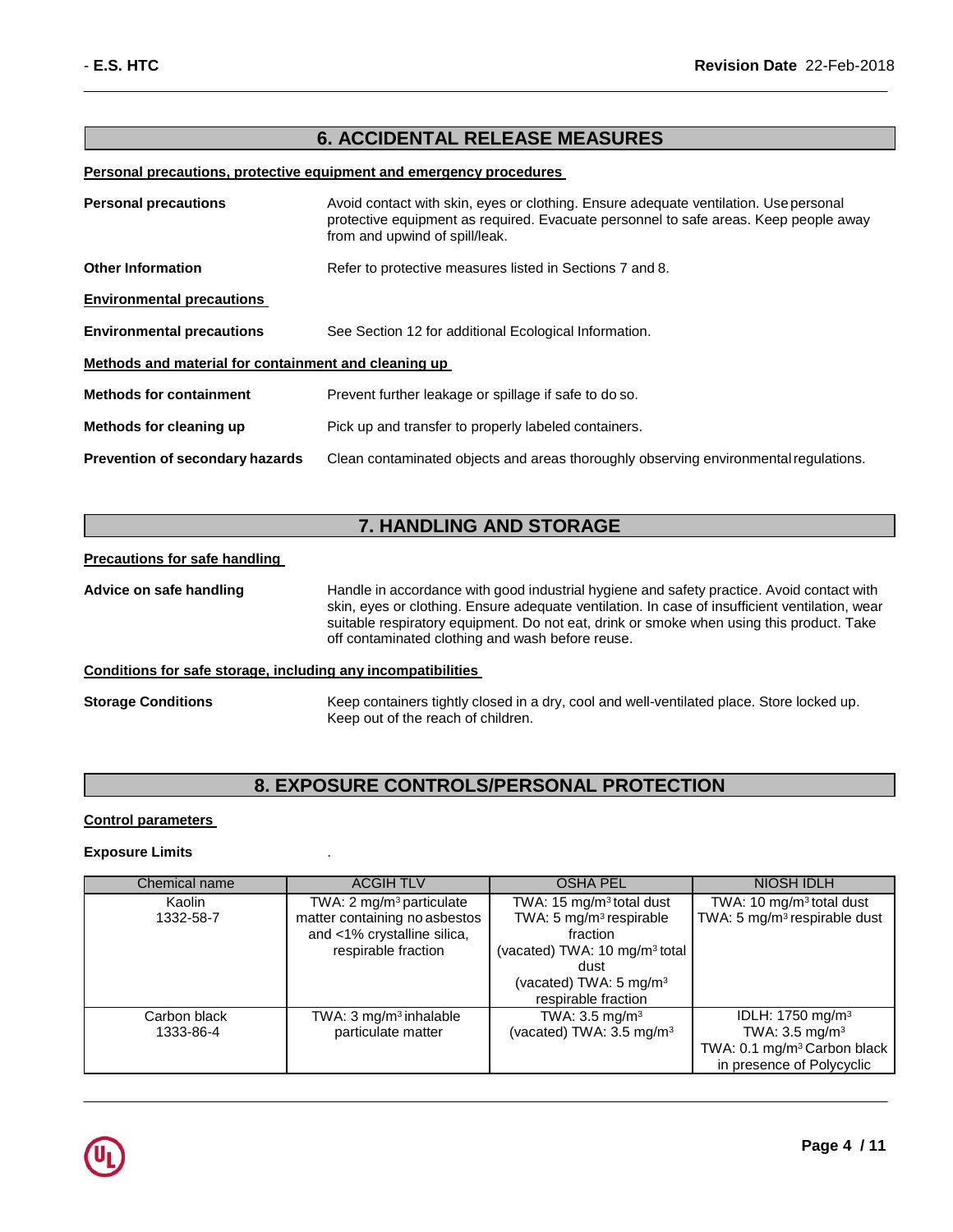|                           |                                                                                                      |                                                       |                                                                                                                                                                                                                                                                                                                                    | aromatic hydrocarbons PAH                                                                                                                     |
|---------------------------|------------------------------------------------------------------------------------------------------|-------------------------------------------------------|------------------------------------------------------------------------------------------------------------------------------------------------------------------------------------------------------------------------------------------------------------------------------------------------------------------------------------|-----------------------------------------------------------------------------------------------------------------------------------------------|
| Zinc oxide<br>1314-13-2   | STEL: 10 mg/m <sup>3</sup> respirable<br>fraction<br>TWA: 2 mg/m <sup>3</sup> respirable<br>fraction |                                                       | TWA: $5 \text{ mg/m}^3$ fume<br>TWA: 15 mg/m <sup>3</sup> total dust<br>TWA: 5 mg/m <sup>3</sup> respirable<br>fraction<br>(vacated) TWA: $5 \text{ mg/m}^3$ fume<br>(vacated) TWA: 10 mg/m <sup>3</sup> total<br>dust<br>(vacated) TWA: $5 \text{ mg/m}^3$<br>respirable fraction<br>(vacated) STEL: 10 mg/m <sup>3</sup><br>fume | IDLH: $500 \text{ mg/m}^3$<br>Ceiling: 15 mg/m <sup>3</sup> dust<br>TWA: 5 mg/m <sup>3</sup> dust and fume<br>STEL: 10 mg/m <sup>3</sup> fume |
| Chemical name             | Alberta                                                                                              | <b>British Columbia</b>                               | Ontario TWAEV                                                                                                                                                                                                                                                                                                                      | Quebec                                                                                                                                        |
| Kaolin<br>1332-58-7       | TWA: $2 \text{ mg/m}^3$                                                                              | TWA: $2 \text{ mg/m}^3$                               | TWA: $2 \text{ mg/m}^3$                                                                                                                                                                                                                                                                                                            | TWA: $5 \text{ mg/m}^3$                                                                                                                       |
| Carbon black<br>1333-86-4 | TWA: $3.5 \text{ mg/m}^3$                                                                            | TWA: $3 \text{ mg/m}^3$                               | TWA: $3 \text{ mg/m}^3$                                                                                                                                                                                                                                                                                                            | TWA: $3.5 \text{ mg/m}^3$                                                                                                                     |
| Zinc oxide<br>1314-13-2   | TWA: $2 \text{ mg/m}^3$<br>STEL: 10 mg/m <sup>3</sup>                                                | TWA: $2 \text{ mg/m}^3$<br>STEL: 10 mg/m <sup>3</sup> | TWA: $2 \text{ mg/m}^3$<br>STEL: 10 mg/m <sup>3</sup>                                                                                                                                                                                                                                                                              | TWA: 10 mg/m <sup>3</sup><br>TWA: $5 \text{ mg/m}^3$<br>STEL: 10 mg/m <sup>3</sup>                                                            |

**Other Exposure Guidelines** Vacated limits revoked by the Court of Appeals decision in AFL-CIO v. OSHA, 965 F.2d 962 (11th Cir., 1992). See section 15 for national exposure control parameters.

## **Appropriate engineering controls**

**Engineering controls** Showers Eyewash stations Ventilation systems.

## **Individual protection measures, such as personal protective equipment**

| <b>Eye/face protection</b>            | Wear safety glasses with side shields (or goggles).                                                                                                                                                   |
|---------------------------------------|-------------------------------------------------------------------------------------------------------------------------------------------------------------------------------------------------------|
| <b>Hand protection</b>                | Wear suitable gloves. Butyl rubber. Neoprene gloves. Nitrile rubber. Rubber gloves.<br>Viton™.                                                                                                        |
| Skin and body protection              | Wear suitable protective clothing. Lightweight protective clothing. Long sleeved clothing.                                                                                                            |
| <b>Respiratory protection</b>         | No protective equipment is needed under normal use conditions. If exposure limits are<br>exceeded or irritation is experienced, ventilation and evacuation may be required.                           |
| <b>General hygiene considerations</b> | Handle in accordance with good industrial hygiene and safety practice. Do not eat, drink or<br>smoke when using this product. Wash hands before breaks and immediately after handling<br>the product. |

## **9. PHYSICAL AND CHEMICAL PROPERTIES**

| <b>Physical and Chemical Properties</b> |                          |                       |
|-----------------------------------------|--------------------------|-----------------------|
| <b>Physical state</b>                   | Solid containing liquid  |                       |
| <b>Appearance</b>                       | <b>Black Solid</b>       |                       |
| Odor                                    | Petroleum                |                       |
| Color                                   | No information available |                       |
| Odor Threshold                          | Not applicable           |                       |
| Property                                | <b>Values</b>            | <b>Remarks Method</b> |
| pН                                      | 7.1                      | None known            |
| Melting / freezing point                | No data available        | None known            |
| Boiling point / boiling range           | No data available        | None known            |

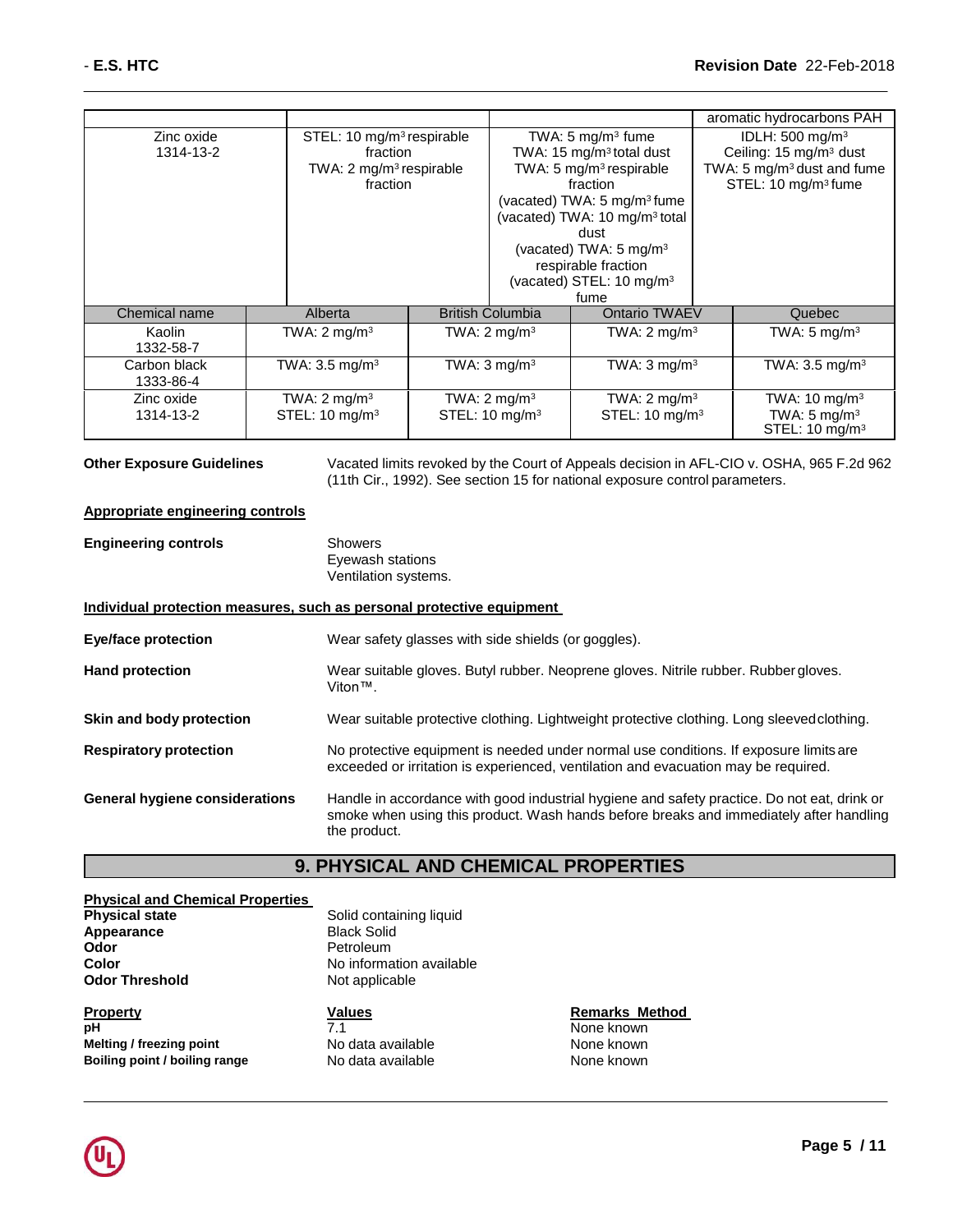**Flash Point** >300 None known **Evaporation Rate Note 2018 Note 2018 None known None known None known Flammability (solid, gas)** No data available None known **Flammability Limit in Air** None known **Lower flammability limit** No data available **Vapor pressure** No data available None known **Relative density**<br> **Water Solubility**<br> **Water Solubility**<br> **Water Solubility Solubility(ies)** No data available None known **Partition coefficient: n-octanol/water Autoignition temperature No data available None known Decomposition temperature** No data available None known **Kinematic viscosity No data available None known Dynamic viscosity** No data available **Explosive properties** No information available **Oxidizing properties** No information available

**Other Information Softening Point** No information available **Molecular Weight** No information available **VOC Content (%)**<br> **Content (%)**<br>
No information available<br>
No information available **Liquid Density Construction Available**<br> **Bulk Density Density No information available Particle Size** No information available **Particle Size Distribution** No information available

**No data available No data available Virtually insoluble** 

**No information available** 

None known

## **10. STABILITY AND REACTIVITY**

| <b>Reactivity</b>                                                       | No information available.                 |
|-------------------------------------------------------------------------|-------------------------------------------|
| <b>Chemical stability</b>                                               | Stable under normal conditions.           |
| <b>Possibility of Hazardous Reactions None under normal processing.</b> |                                           |
| <b>Hazardous Polymerization</b>                                         | Hazardous polymerization does not occur.  |
| <b>Conditions to avoid</b>                                              | None known based on information supplied. |
| Incompatible materials                                                  | None known based on information supplied. |
|                                                                         |                                           |

**Hazardous Decomposition Products** Carbon oxides.

## **11. TOXICOLOGICAL INFORMATION**

## **Information on likely routes of exposure**

## **Product Information**

| <b>Inhalation</b>   | Specific test data for the substance or mixture is not available.                                                                                                                 |
|---------------------|-----------------------------------------------------------------------------------------------------------------------------------------------------------------------------------|
| Eye contact         | Specific test data for the substance or mixture is not available.                                                                                                                 |
| <b>Skin contact</b> | Specific test data for the substance or mixture is not available. May cause sensitization by<br>skin contact. (based on components). Repeated or prolonged skin contact may cause |

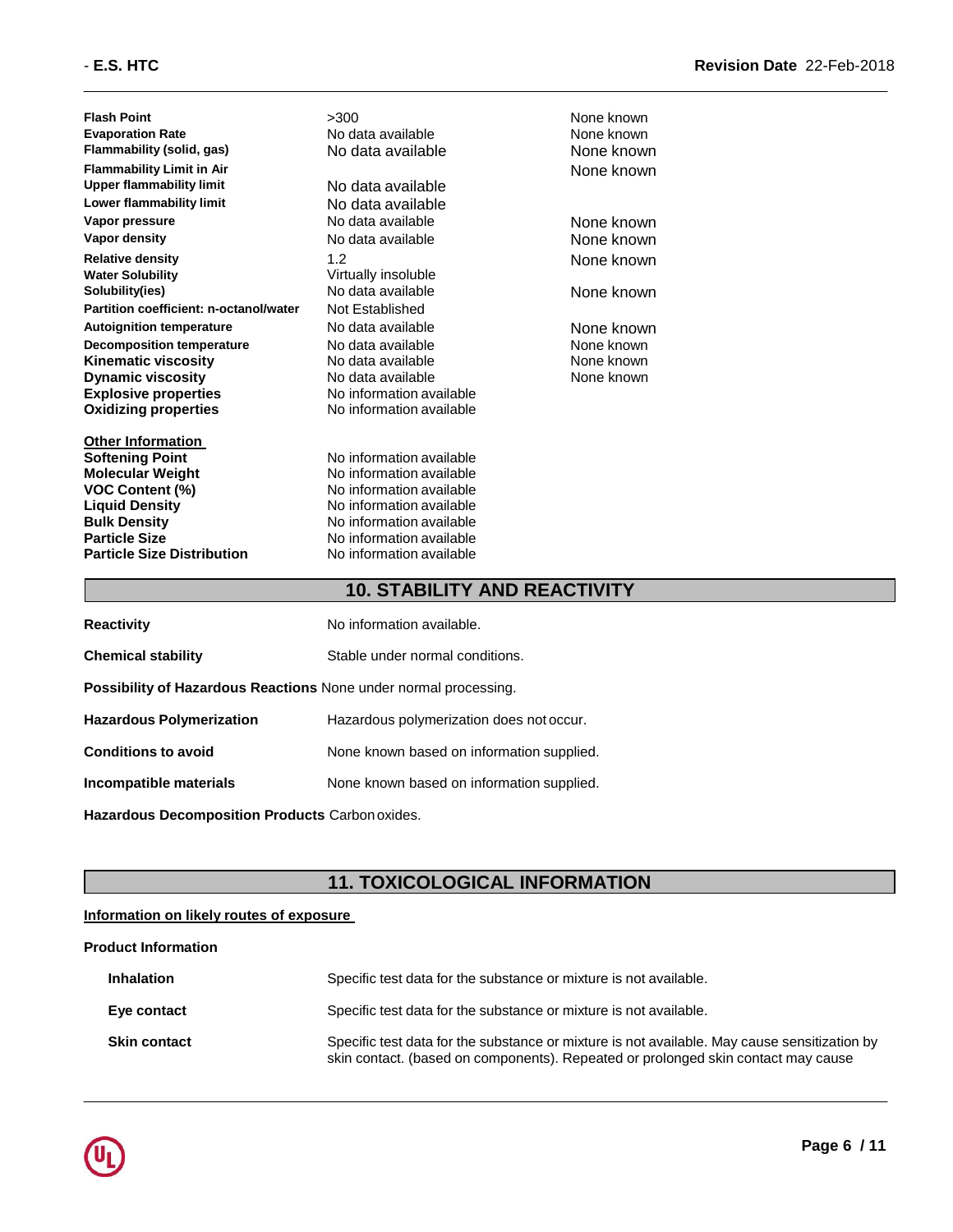allergic reactions with susceptible persons.

**Ingestion** Specific test data for the substance or mixture is not available.

#### **Information on toxicological effects**

**Symptoms Itching. Rashes. Hives.** 

#### **Numerical measures of toxicity**

#### **Acute Toxicity**

**Unknown acute toxicity** 100 % of the mixture consists of ingredient(s) of unknown toxicity

- 100 % of the mixture consists of ingredient(s) of unknown acute oral toxicity
- 100 % of the mixture consists of ingredient(s) of unknown acute dermal toxicity

100 % of the mixture consists of ingredient(s) of unknown acute inhalation toxicity (gas)

100 % of the mixture consists of ingredient(s) of unknown acute inhalation toxicity (vapor)

100 % of the mixture consists of ingredient(s) of unknown acute inhalation toxicity (dust/mist)

#### **Component Information**

| Chemical name                                           | Oral LD50           | Dermal LD50             | Inhalation LC50          |
|---------------------------------------------------------|---------------------|-------------------------|--------------------------|
| Kaolin                                                  | $>$ 5 g/kg (Rat)    | $>$ 5000 mg/kg (Rat)    |                          |
| Petroleum distillates,<br>hydrotreated heavy naphthenic | > 5000 mg/kg (Rat)  | > 2000 mg/kg (Rabbit)   |                          |
| Carbon black                                            | > 15400 mg/kg (Rat) | $>$ 3 g/kg (Rabbit)     | $\overline{\phantom{0}}$ |
| Zinc oxide                                              | >5000 mg/kg (Rat)   |                         |                          |
| N-(Oxydiethylene)benzothiazole<br>-2-sulfenamide        | > 10000 mg/kg (Rat) | $>$ 5010 mg/kg (Rabbit) | > 151 mg/L (Rat) 1 h     |

#### **Delayed and immediate effects as well as chronic effects from short and long-term exposure**

| <b>Skin corrosion/irritation</b>  | No information available.                                                                            |
|-----------------------------------|------------------------------------------------------------------------------------------------------|
| Serious eye damage/eye irritation | No information available.                                                                            |
| Respiratory or skin sensitization | May cause sensitization by skin contact.                                                             |
| <b>Germ cell mutagenicity</b>     | No information available.                                                                            |
| Carcinogenicity                   | Classification based on data available for ingredients. Contains a known or suspected<br>carcinogen. |

#### The table below indicates whether each agency has listed any ingredient as a carcinogen.

| Chemical name                                                            | <b>ACGIH</b> | <b>IARC</b> | <b>NTP</b> | <b>OSHA</b> |
|--------------------------------------------------------------------------|--------------|-------------|------------|-------------|
| Petroleum distillates,<br>hydrotreated heavy<br>naphthenic<br>64742-52-5 | A2           | Group 1     | Known      |             |
| Carbon black<br>1333-86-4                                                | A3           | Group 2B    |            |             |

**Legend**

**ACGIH (American Conference of Governmental Industrial Hygienists)** A2 - Suspected Human Carcinogen A3 - Animal Carcinogen **IARC (International Agency for Research on Cancer)** Group 1 - Carcinogenic to Humans Group 2B - Possibly Carcinogenic to Humans **NTP (National Toxicology Program)**  Known - Known Carcinogen

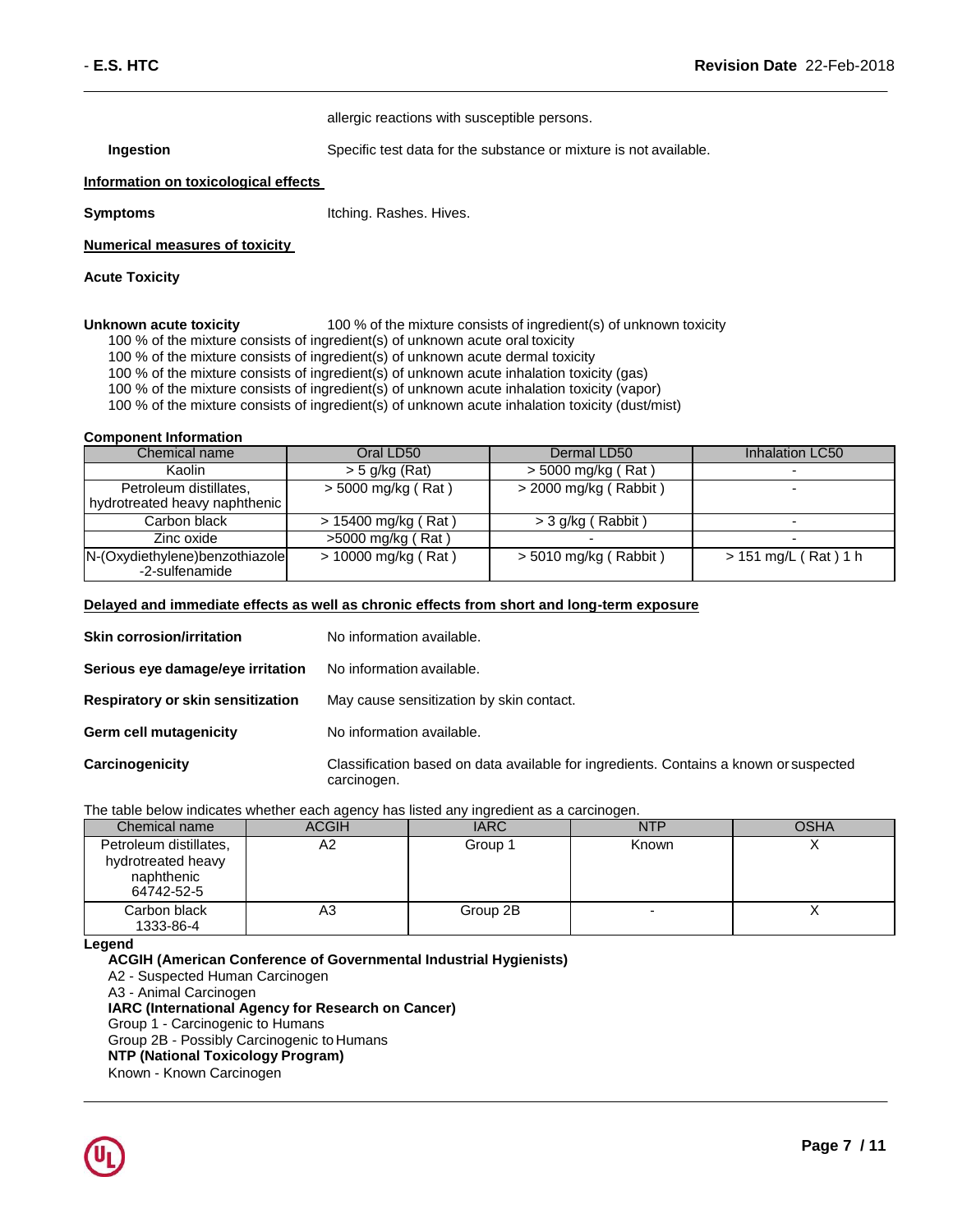**OSHA (Occupational Safety and Health Administration of the US Department of Labor)**

X - Present

| <b>Reproductive toxicity</b>    | No information available. |
|---------------------------------|---------------------------|
| <b>STOT - single exposure</b>   | No information available. |
| <b>STOT - repeated exposure</b> | No information available. |
| <b>Aspiration hazard</b>        | No information available. |

## **12. ECOLOGICAL INFORMATION**

**Ecotoxicity Toxic to aquatic life with long lasting effects.** 

| Chemical name                                              | <b>Toxicity to Algae</b>                                | <b>Toxicity to Fish</b>                                                                                                                                       | Toxicity to<br>Microorganisms | Daphnia Magna (Water<br>Flea)            |
|------------------------------------------------------------|---------------------------------------------------------|---------------------------------------------------------------------------------------------------------------------------------------------------------------|-------------------------------|------------------------------------------|
| Petroleum distillates,<br>hydrotreated heavy<br>naphthenic |                                                         | 96h LC50: $>$ 5000 mg/L<br>(Oncorhynchus mykiss)                                                                                                              |                               | 48h EC50: > 1000 mg/L                    |
| Carbon black                                               |                                                         |                                                                                                                                                               |                               | 24h EC50: > 5600 mg/L                    |
| Zinc oxide                                                 | Selenastrum<br>capricornutum<br>72-hour EC50: 0.14 mg/l | Oncorhynchus mykiss<br>96-hour LC50: 0.14 mg/l                                                                                                                |                               | Daphnia magna<br>48-hour EC50: 0.07 mg/l |
| N-(Oxydiethylene)benzot<br>hiazole-2-sulfenamide           |                                                         | 96h LC50: = $4.4$ mg/L<br>(Lepomis macrochirus)<br>96h LC50: = $3.5 \text{ mg/L}$<br>(Pimephales promelas)<br>96h LC50: = $1.3$ mg/L<br>(Oncorhynchus mykiss) |                               | 48h EC50: = $4 \text{ mg/L}$             |

## **Persistence and Degradability** No information available.

**Bioaccumulation** There is no data for this product.

| Chemical name                                                | .oa<br>Pow |
|--------------------------------------------------------------|------------|
| distillates.<br>Petroleum<br>. hvdrotreated heavv naphthenic |            |

**Mobility** No information available.

**Other adverse effects** No information available.

## **13. DISPOSAL CONSIDERATIONS**

| Waste treatment methods                |                                                                                                                    |
|----------------------------------------|--------------------------------------------------------------------------------------------------------------------|
| Waste from residues/unused<br>products | Dispose of in accordance with local regulations. Dispose of waste in accordance with<br>environmental legislation. |
| Contaminated packaging                 | Do not reuse empty containers.                                                                                     |

This product contains one or more substances that are listed with the State of California as a hazardous waste.

| $\mathcal L$ hemical name $\ell$ | California Hazardous Waste |
|----------------------------------|----------------------------|
|                                  |                            |

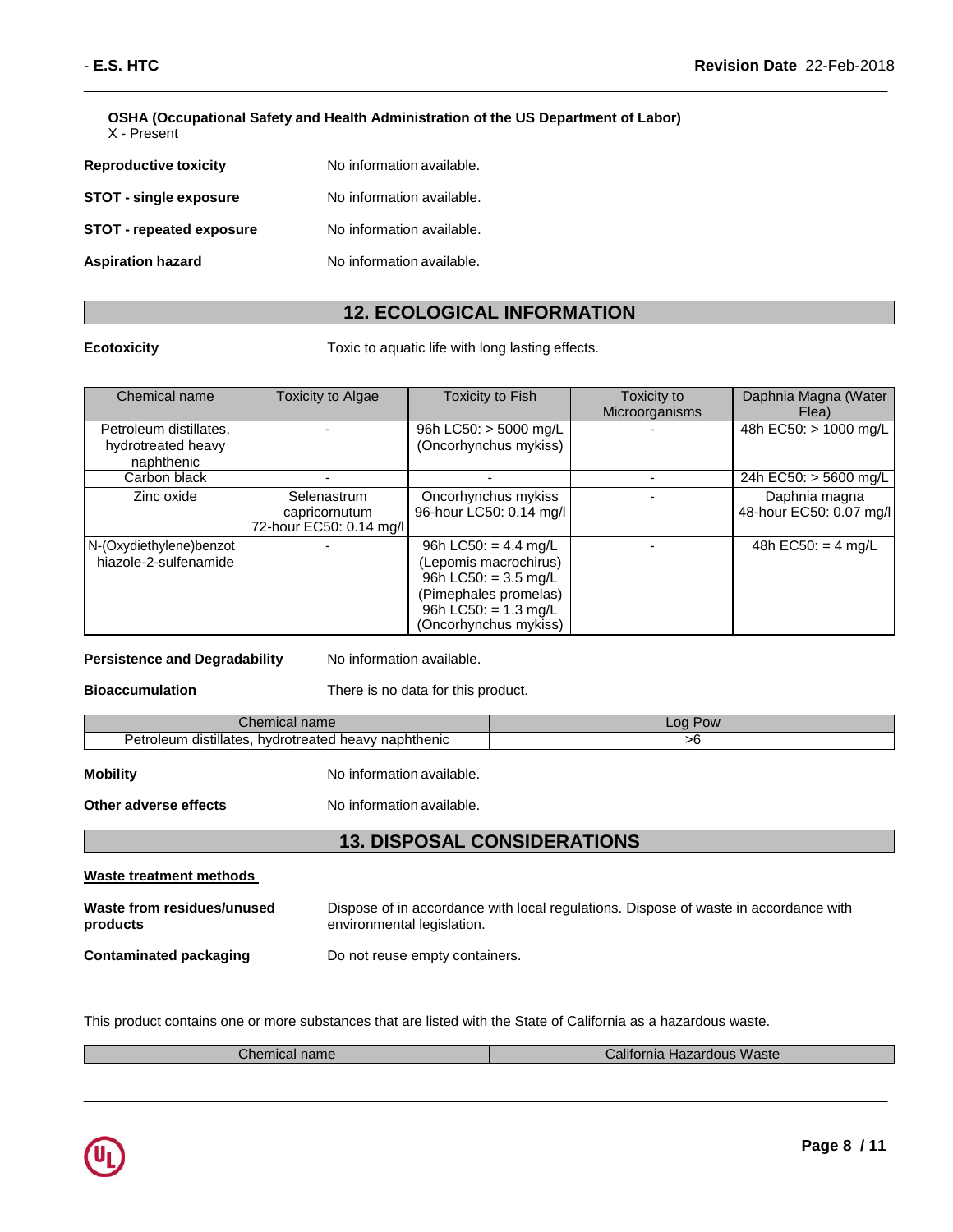| $\overline{\phantom{0}}$<br>'ınc<br>. н<br>--<br>. | Toxic |
|----------------------------------------------------|-------|
| – ⊶<br>. .                                         |       |

## **14. TRANSPORT INFORMATION**

| DOT<br><b>Proper Shipping Name</b><br><b>Hazard Class</b> | <b>NOT REGULATED</b><br>NON-REGULATED<br>N/A |
|-----------------------------------------------------------|----------------------------------------------|
| <b>TDG</b>                                                | <b>NOT REGULATED</b>                         |
| <b>MEX</b>                                                | <b>NOT REGULATED</b>                         |
| <b>ICAO</b>                                               | <b>NOT REGULATED</b>                         |
| IATA<br><b>Proper Shipping Name</b>                       | <b>NOT REGULATED</b><br><b>NON REGULATED</b> |
| <b>IMDG/IMO</b>                                           | <b>NOT REGULATED</b>                         |
| <b>RID</b>                                                | <b>NOT REGULATED</b>                         |
| ADR                                                       | <b>NOT REGULATED</b>                         |
| ADN                                                       | <b>NOT REGULATED</b>                         |
|                                                           |                                              |

## **15. REGULATORY INFORMATION**

**Safety, health and environmental regulations/legislation specific for the substance or mixture** 

**International Regulations**

**Ozone-depleting substances (ODS)** Not applicable

**Persistent Organic Pollutants** Not applicable

**Export Notification requirements** Not applicable

| <b>International Inventories</b> |                                                   |
|----------------------------------|---------------------------------------------------|
| <b>TSCA</b>                      | Complies.                                         |
| <b>DSL/NDSL</b>                  | Complies.                                         |
| <b>EINECS/ELINCS</b>             | Complies.                                         |
| <b>ENCS</b>                      | Contact supplier for inventory compliance status. |
| <b>KECL</b>                      | Contact supplier for inventory compliance status. |
| <b>PICCS</b>                     | Contact supplier for inventory compliance status. |
| <b>AICS</b>                      | Complies.                                         |

**Legend** 

**TSCA** - United States Toxic Substances Control Act Section 8(b) Inventory **DSL/NDSL** - Canadian Domestic Substances List/Non-Domestic Substances List **EINECS/ELINCS** - European Inventory of Existing Chemical Substances/European List of Notified Chemical Substances **ENCS** - Japan Existing and New Chemical Substances **KECL** - Korean Existing and Evaluated Chemical Substances **PICCS** - Philippines Inventory of Chemicals and Chemical Substances **AICS** - Australian Inventory of Chemical Substances

## **US Federal Regulations**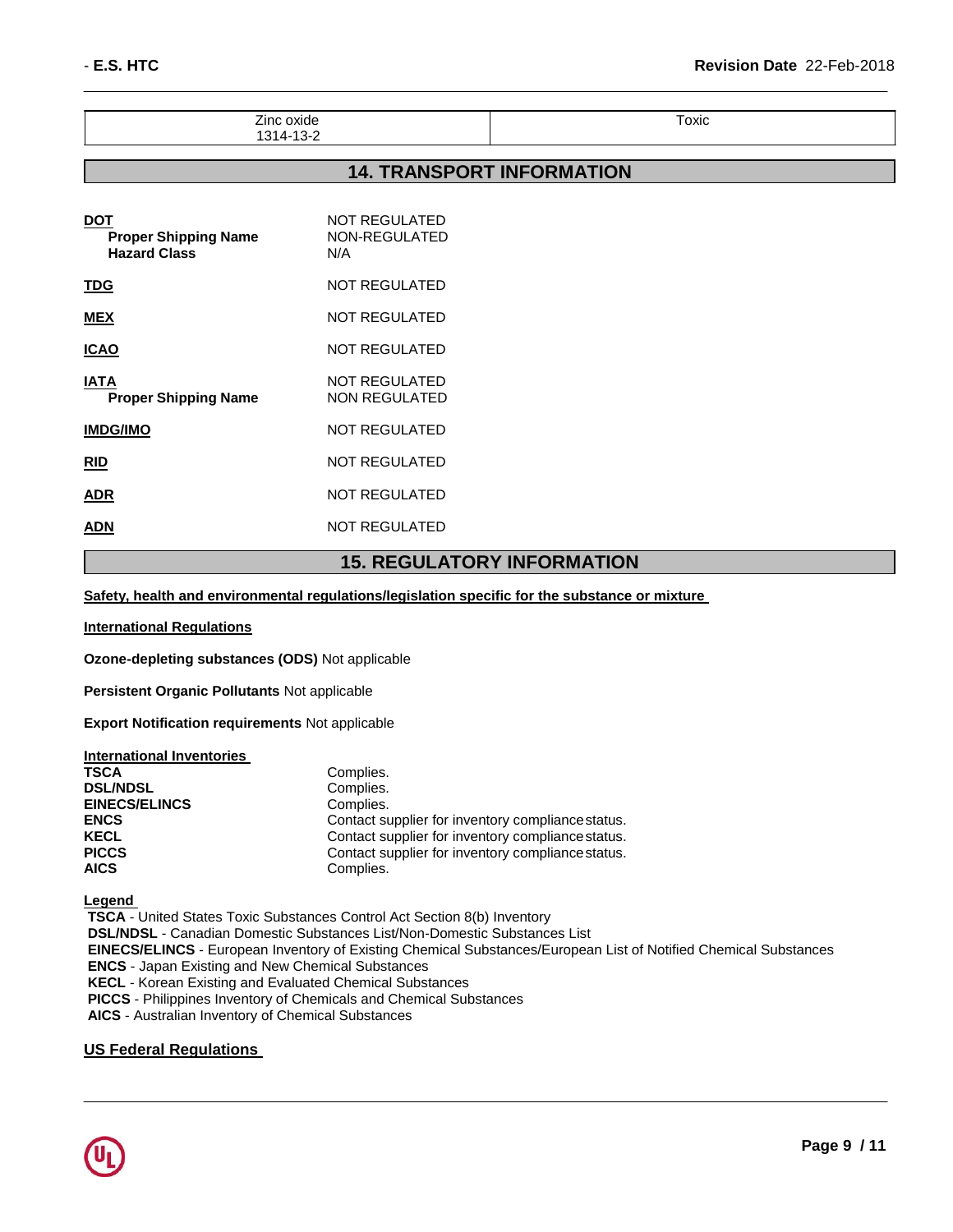## **SARA 313**

Section 313 of Title III of the Superfund Amendments and Reauthorization Act of 1986 (SARA). This product contains a chemical or chemicals which are subject to the reporting requirements of the Act and Title 40 of the Code of Federal Regulations, Part 372

| <b>Chemical name</b>                                                                                                                            | <b>CAS-No</b>                  | <b>Percent</b> | <b>SARA 313 - Threshold</b><br>Values % |
|-------------------------------------------------------------------------------------------------------------------------------------------------|--------------------------------|----------------|-----------------------------------------|
| Zinc oxide - 1314-13-2                                                                                                                          | 1314-13-2                      | 1-5            | 1.O                                     |
| <b>Acute Health Hazard</b><br><b>Chronic Health Hazard</b><br><b>Fire Hazard</b><br>Sudden release of pressure hazard<br><b>Reactive Hazard</b> | Yes<br>Yes<br>No.<br>No.<br>No |                |                                         |

## **CWA (Clean Water Act)**

This product contains the following substances which are regulated pollutants pursuant to the Clean Water Act (40 CFR 122.21 and 40 CFR 122.42)

| <b>Chemical name</b>    | <b>CWA - Reportable</b><br><b>Quantities</b> | <b>CWA - Toxic Pollutants</b> | <b>CWA - Priority</b><br><b>Pollutants</b> | <b>CWA - Hazardous</b><br><b>Substances</b> |
|-------------------------|----------------------------------------------|-------------------------------|--------------------------------------------|---------------------------------------------|
| Zinc oxide<br>1314-13-2 |                                              |                               |                                            |                                             |

## **CERCLA**

This material, as supplied, does not contain any substances regulated as hazardous substances under the Comprehensive Environmental Response Compensation and Liability Act (CERCLA) (40 CFR 302) or the Superfund Amendments and Reauthorization Act (SARA) (40 CFR 355). There may be specific reporting requirements at the local, regional, or state level pertaining to releases of this material

## **US State Regulations**

#### **California Proposition 65**

This product contains the following Proposition 65 chemicals.

## **U.S. State Right-to-Know Regulations**

This product may contain substances regulated by state right-to-know regulations.

| <b>Chemical name</b>                                                  | <b>New Jersey</b> | Massachusett Pennsylvania Rhode Island |   | <b>Illinois</b> |
|-----------------------------------------------------------------------|-------------------|----------------------------------------|---|-----------------|
| Kaolin<br>1332-58-7                                                   |                   |                                        |   |                 |
| Petroleum distillates, hydrotreated heavy<br>naphthenic<br>64742-52-5 |                   |                                        |   |                 |
| Carbon black<br>1333-86-4                                             |                   |                                        | х |                 |
| Zinc oxide<br>1314-13-2                                               |                   |                                        | Χ |                 |

| <b>16. OTHER INFORMATION</b>                     |                         |                                                    |                           |                                                     |  |
|--------------------------------------------------|-------------------------|----------------------------------------------------|---------------------------|-----------------------------------------------------|--|
| <b>NFPA</b>                                      | <b>Health hazards 2</b> | <b>Flammability 0</b>                              | <b>Instability 0</b>      | <b>Physical and Chemical</b><br><b>Properties -</b> |  |
| <b>HMIS</b><br><b>Chronic Hazard Star Legend</b> | Health hazards 2*       | <b>Flammability 0</b><br>* = Chronic Health Hazard | <b>Physical hazards 0</b> | <b>Personal Protection X</b>                        |  |